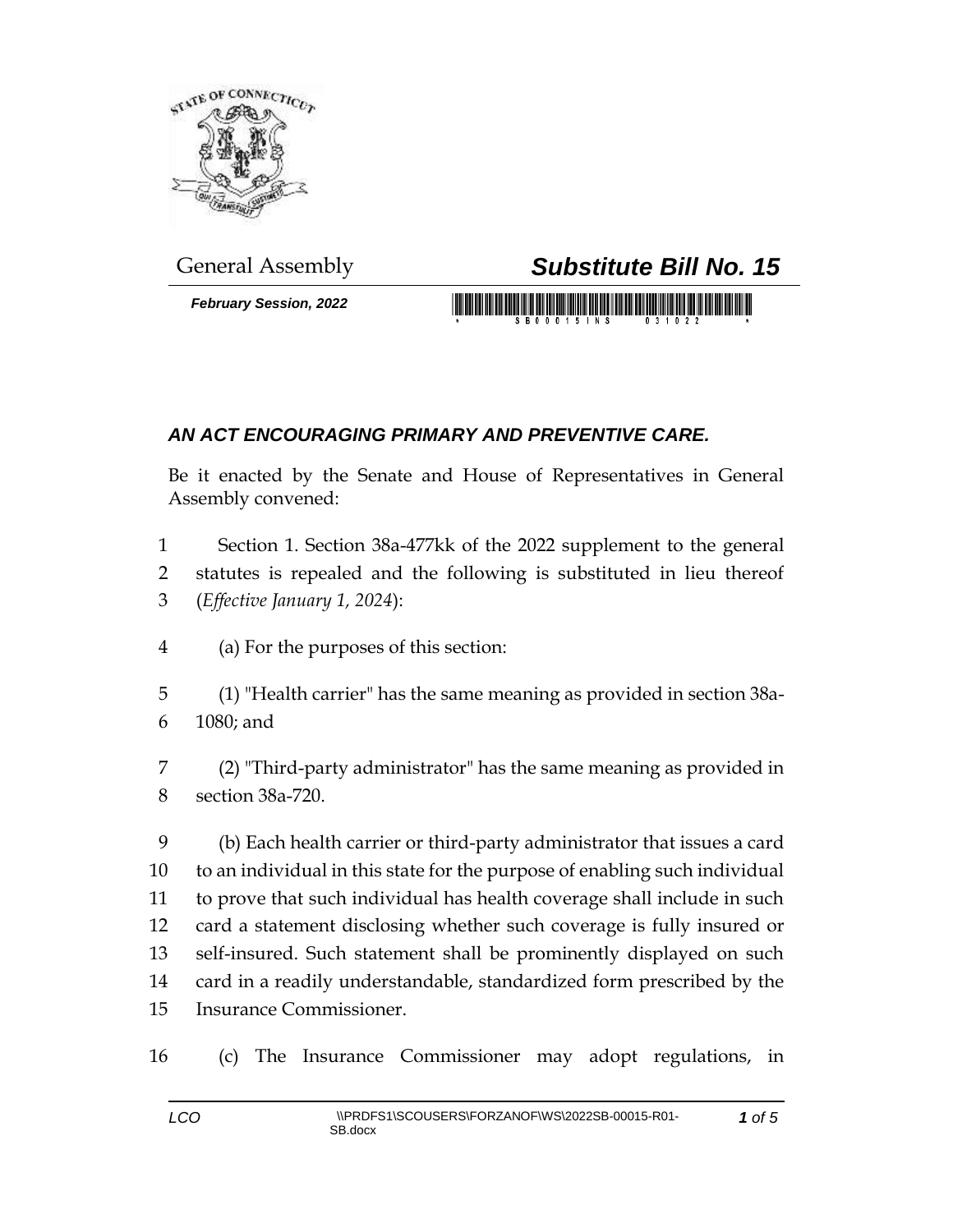accordance with the provisions of chapter 54, to implement the provisions of this section.

 (d) Each health carrier or third-party administrator that issues a card to an individual in this state for the purpose of enabling such individual 21 to prove that such individual has health coverage shall prominently display the following information on such card in a readily understandable manner, in addition to the information provided in subsection (b) of this section: (1) The name of, and contact information for, an in-network primary care provider whom the individual has designated to serve as such individual's preferred primary care provider; or

 (2) If the individual has not designated a preferred primary care provider under subdivision (1) of this subsection, a telephone number maintained by such health carrier or third-party administrator for the purpose of assisting such individual with accessing telehealth or a list of local in-network primary care providers accepting new patients, or the address of an Internet web site maintained by such health carrier or third-party administrator for the purpose of enabling such individual to contact, and schedule appointments with, local in-network primary care providers, unless such health carrier or third-party administrator issues a separate card to an individual for purposes of such services.

 (e) The information required to be included on each card under subsection (d) of this section may alternatively be made available in electronic card format by the health carrier or third-party administrator,

if requested by the insured member. Any member who requests an

electronic card may also receive such card in hard copy via mail.

 Sec. 2. (NEW) (*Effective January 1, 2023*) (a) (1) For the purposes of this section, "chronic disease" means coronary artery disease, diabetes, hyperlipidemia or hypertension.

 (2) "Health enhancement program" means a health benefit program that ensures access and removes barriers to essential, high-value clinical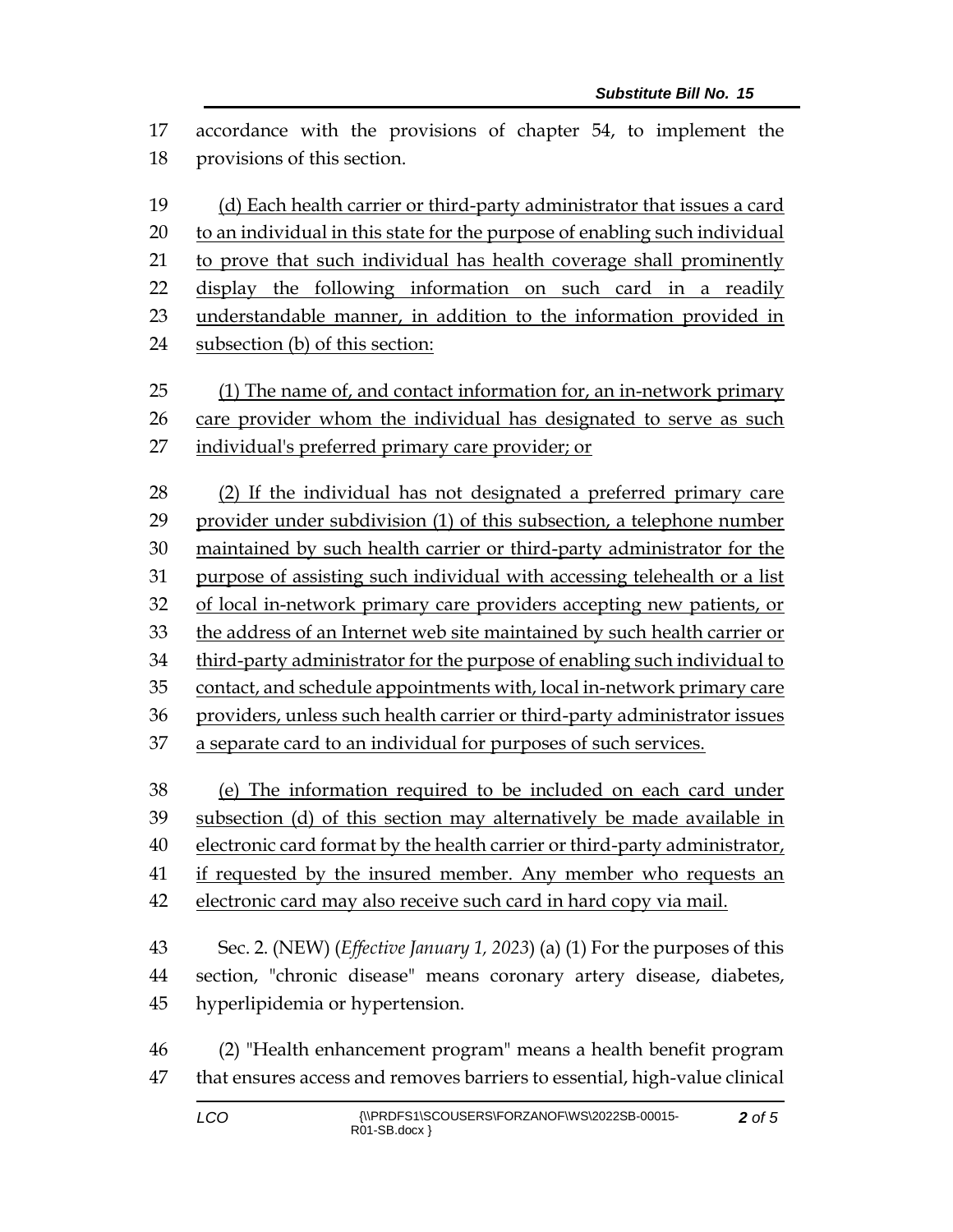services.

 (b) (1) Not later than January 1, 2024, each insurer, health care center, hospital service corporation, medical service corporation, fraternal benefit society or other entity that delivers, issues for delivery, renews, amends or continues in this state an individual or group health insurance policy providing coverage of the type specified in subdivisions (1), (2), (4), (11) and (12) of section 38a-469 of the general statutes shall develop not less than two health enhancement programs under such policy.

 (2) Each health enhancement program developed pursuant to subdivision (1) of this subsection shall:

 (A) Be available to each insured under the individual or group health insurance policy; and

 (B) Provide to each insured under the individual or group health insurance policy incentives that are directly related to the provision of health insurance coverage, provided such insured chooses to complete certain preventive examinations and screenings recommended by the United States Preventive Services Task Force with a rating of "A" or "B".

 (3) No health enhancement program developed pursuant to subdivision (1) of this subsection shall impose any penalty or other negative incentive on an insured under the individual or group health insurance policy nor shall any insured be required to participate in a health enhancement program.

 (c) Each individual health insurance policy providing coverage of the type specified in subdivisions (1), (2), (4), (11) and (12) of section 38a-469 of the general statutes delivered, issued for delivery, renewed, amended or continued in this state shall include coverage for the health enhancement programs that the insurer, health care center, hospital service corporation, medical service corporation, fraternal benefit society or other entity that delivered, issued, renewed, amended or continued such policy developed pursuant to this section.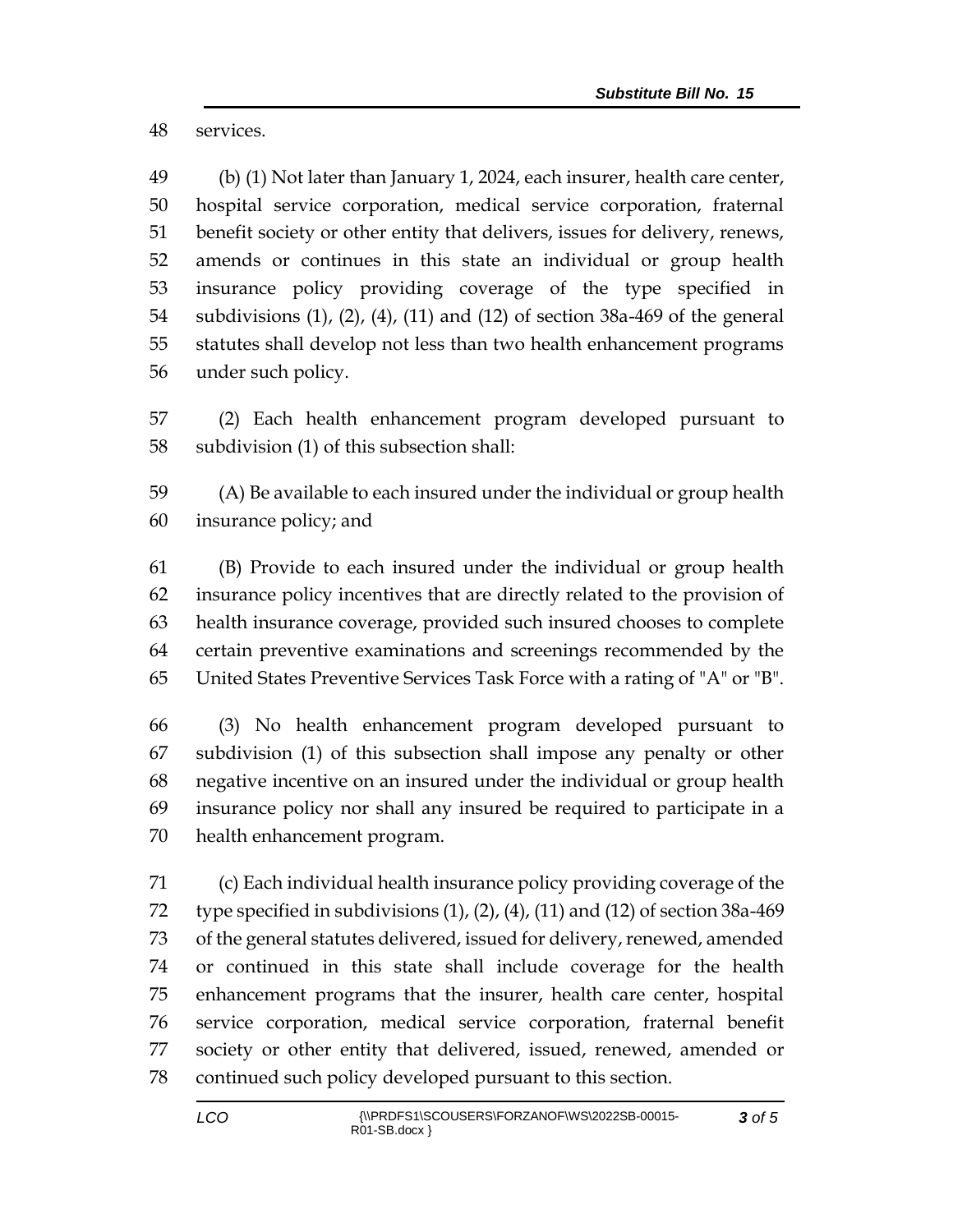(d) Each group health insurance policy providing coverage of the type specified in subdivisions (1), (2), (4), (11) and (12) of section 38a-469 of the general statutes delivered, issued for delivery, renewed, amended or continued in this state shall include coverage for the health enhancement programs that the insurer, health care center, hospital service corporation, medical service corporation, fraternal benefit society or other entity that delivered, issued, renewed, amended or continued such policy developed pursuant to this section.

 (e) The Insurance Commissioner may adopt regulations, in accordance with the provisions of chapter 54 of the general statutes, to implement the provisions of this section.

 Sec. 3. (NEW) (*Effective January 1, 2024*) (a) For the purposes of this section:

(1) "Department" means the Department of Social Services; and

 (2) "Connecticut medical assistance program" means the state's Medicaid program and the Children's Health Insurance program administered by the Department of Social Services.

 (b) On any applicable card that the department issues to an individual eligible for the Connecticut medical assistance program and at the time such card is issued based on current practice, in addition to other information that the department may include, the department shall include on such card, to the extent that the following information is available at the time the card is issued:

 (1) The name of, and contact information for, a primary care provider enrolled in the Connecticut medical assistance program whom the individual has designated to serve as such individual's preferred primary care provider, or the primary care provider whom the department or its agent has identified as the primary care provider to whom the individual has been attributed based on analysis of available health care claims information for the individual; or